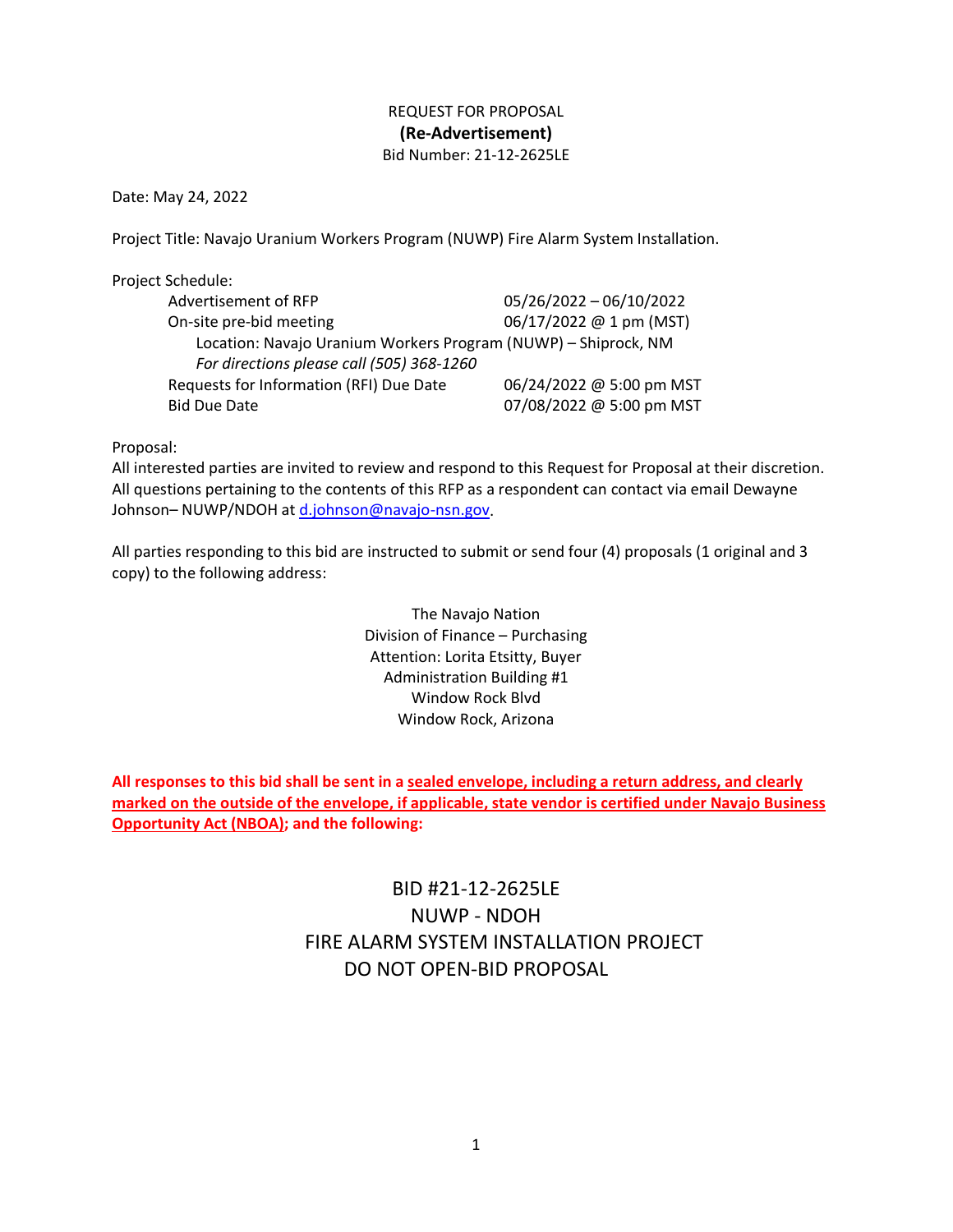#### GENERAL INFORMATION AND GUIDELINES FOR THIS RFP

### I. DESCRIPTION OF THE ORGANIZATION

The Navajo Uranium Workers Program (NUWP) is a Navajo Nation funded program to provide information and education about Uranium-related Radiation Exposure Compensation Act (RECA) benefits, and process enrollment paperwork for eligible clients for RECA benefits.

#### II. SCOPE OF THE CONTRACT

The Navajo Nation intends to enter into a professional services contract with one (1) responsible, qualified, and independent Contractor to complete all work as described in the attached scope of work.

#### III. RESPONDENT REQUIREMENTS

All respondents must have the capabilities listed herein, including sufficient detailed information with regard to experience and expertise in meeting the following requirements:

- 1. A legitimate and credible vendor with a minimum of five (5) years' experience and history with providing the described services.
- 2. The Navajo Business Opportunity Act 5 NNC § 201, 205 will apply.
- 3. All workmanship and materials shall comply with applicable Safety Codes.
- 4. As built drawings of all completed work.

### IV. SCOPE OF WORK (See Attachment)

#### V. REQUIREMENTS

The respondent will furnish all requested information as specified in the RFP.

## VI. PROPOSAL CONTENT AND REQUIRED INFORMATION

Please utilize the outline described below with four (4) copies.

- 1. Organizational letter expressing your interest and a brief description of your proposed services. Do not reveal or make reference to the cost in this letter.
- 2. Organization qualifications and project experience. Include references.
- 3. Scope of Work
- 4. Product Specifications including cut sheets (if any).
- 5. Design (detailed plan depicting layout).
- 6. Schedule
- 7. Copies of licenses, certifications, insurance certificates, and other relevant documents.
- 8. Sub-contractor Information, if applicable
	- a. Subcontractor work should not exceed certain percentage of entire project
- **9. Costs to be submitted in a separate sealed envelope. Detailed breakdown of costs: Materials, Labor, and other applicable costs; 6% Navajo Nation Sales Tax.**
- 10. Compliance: Any proposal that does not adhere to this format and does not address each specification, requirement, or scope of work as outlined, may be deemed nonresponsive and rejected on that basis.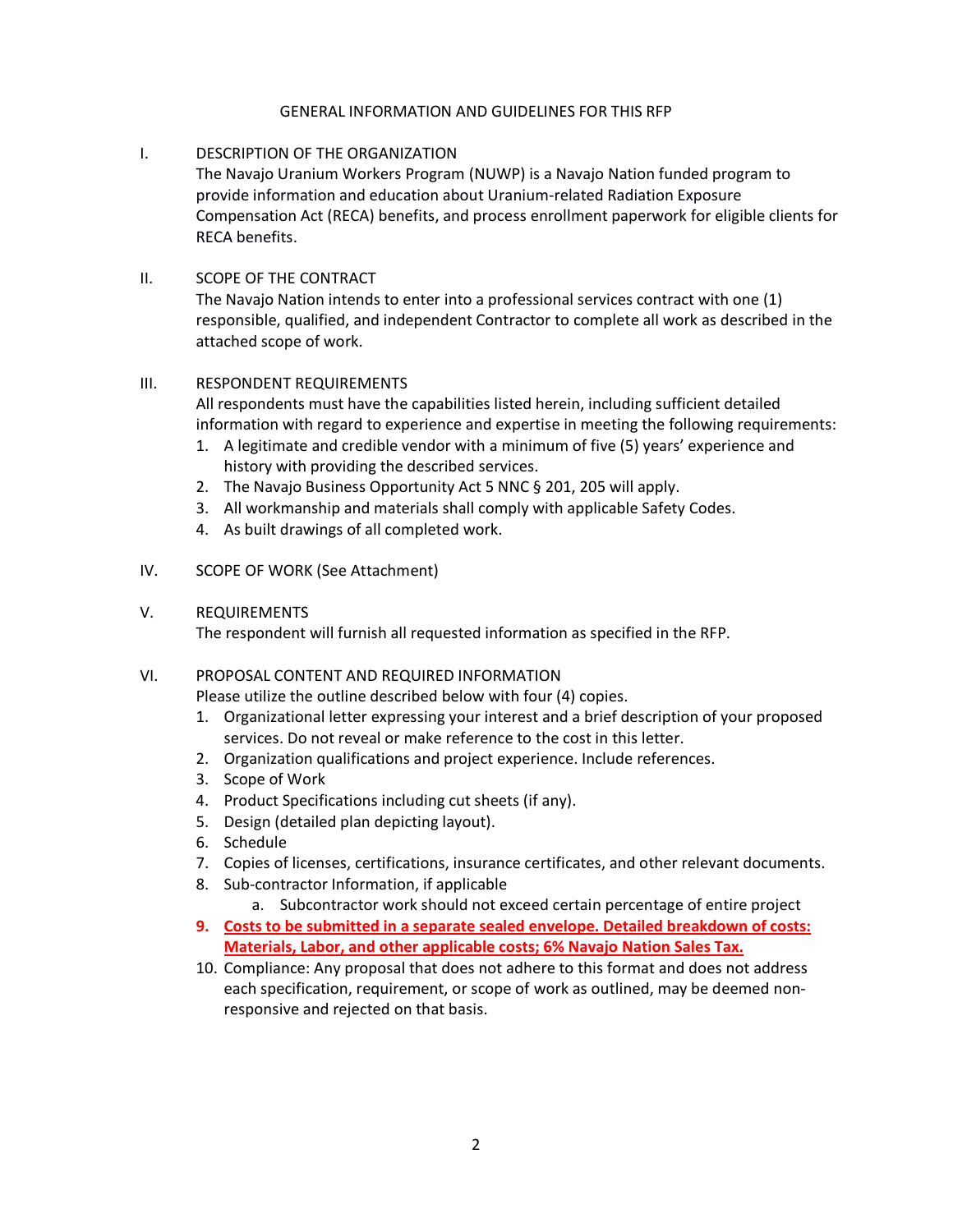#### VII. EVALUATION PROCESS (pre-qualifying process)

- 1. Evaluation Criteria
	- a. Qualifications, credentials, and minimum five (5) years' work experience. This includes the capabilities to provide all requested services. (20 points)
	- b. Quality of products, ability to install, and warranty services. (30 points)
	- c. Project Schedule. (20 points)
	- d. Navajo Preference. (5 points)
	- e. **Cost** *(separate sealed envelope).* (25 points)
- 2. The Navajo Nation Navajo Uranium Workers Program (NUWP) reserve the right to interview respondents if deemed necessary due to tied scores or other legitimate matters.
	- a. This may entail a presentation from the respondent for clarification and/or details on products or other requirements. The presentation will be scheduled to be presented at the respective site (if necessary). It is NUWP's intention to award one (1) vendor to provide all services as specified.

#### VIII. TYPE OF CONTRACT

The Navajo Nation will utilize a standard Professional Services Contract for the procurement of goods and services for this project.

#### IX. PERIOD OF PERFORMANCE

The period of performance will be determined and negotiated based on the schedule proposed by the respondent and the contract implementation date.

#### X. TECHNICAL DIRECTION

The Navajo Nation NUWP point of contact is Dewayne Johnson, Program Manager I for inquiries related to the project and other matters. Questions and responses will be shared with all respondents. Mr. Johnson's email address is [d.johnson@navajo-nsn.gov](mailto:d.johnson@navajo-nsn.gov)

#### XI. PAYMENT AND SUBMISSION OF INVOICES The Navajo Nation Professional Services Contract will describe this section.

### XII. RIGHTS

The Navajo Nation reserves the right to reject any and all proposals, in whole or in part based on the requirements set forth in this RFP.

#### XIII. AGREEMENT TERMS AND CONDITIONS

The Navajo Nation is not bound to enter a contract under the RFP and may issue a subsequent RFP for the same services, and

The Navajo Nation is a sovereign government and all contracts entered into as a result for the RFP shall comply with the Navajo Nation law, rules and regulations, including the Navajo Preference in Employment Act, and applicable federal law, rules, and regulations. This procurement and any RFP with respondents that may result shall be governed by the laws of the Navajo Nation and applicable federal law. Nothing herein shall be constructed as a waiver of the Navajo Nation's sovereign immunity. In addition, the Navajo Nation Business Opportunity Act will apply to the RFP.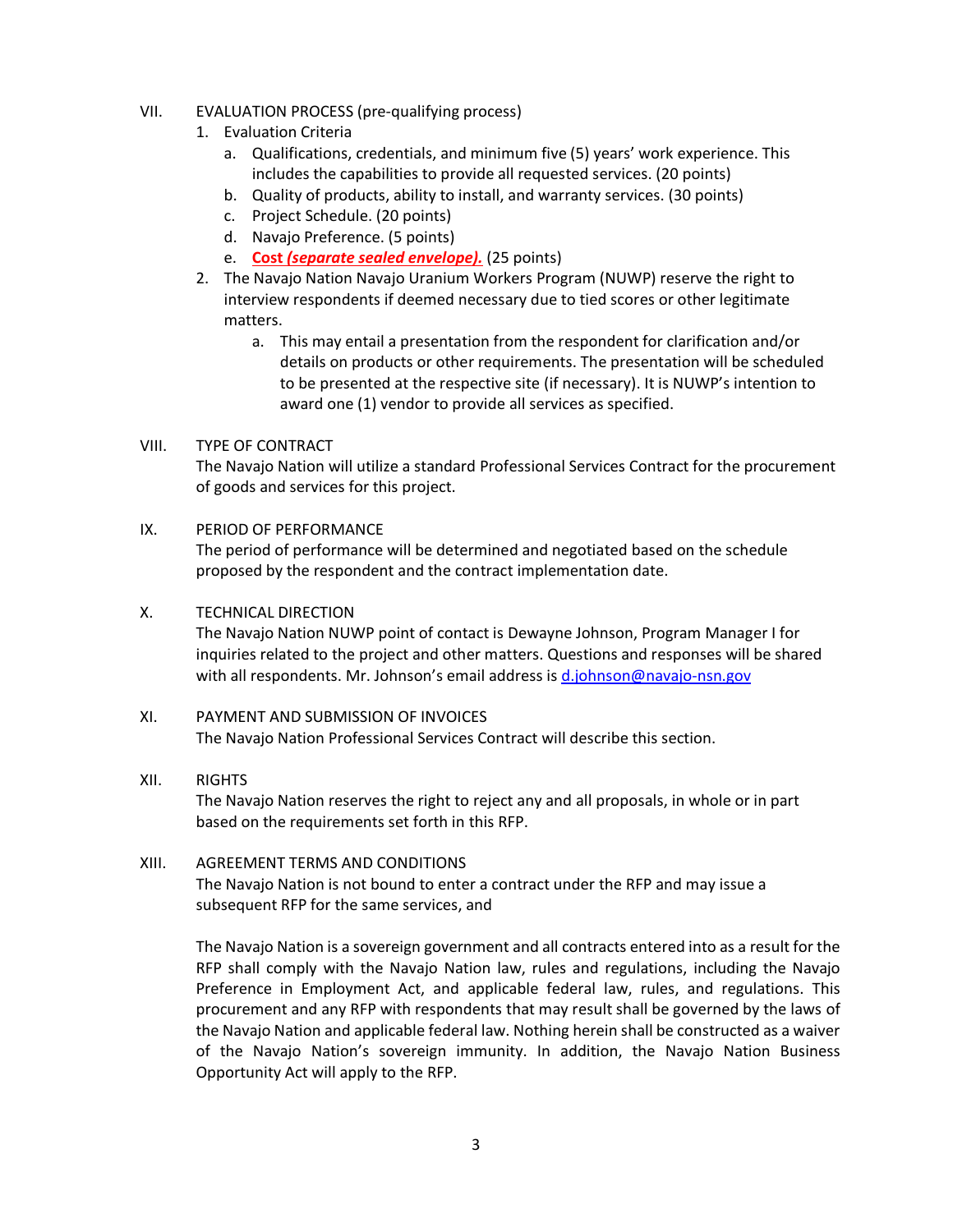The Navajo Nation Professional Services Contract will provide all other legal and contractual obligations, terms, and requirements of this project.

## XIV. OTHER

# **SCOPE OF WORK Navajo Nation Navajo Uranium Workers Program (NUWP) NUWP Building #2644 – Shiprock, NM Fire Alarm System Installation Project**

The Navajo Nation Navajo Uranium Workers Program (NUWP) is requesting inspection and installation services for a non-existent fire alarm control panel system at the Navajo Uranium Workers Program offices in Shiprock, New Mexico. It is the intent of NUWP to bring all fire alarm systems up-to-date and in compliance with building and life safety codes. The vendor must be licensed as a commercial fire safety inspection company.

Locations:

• Navajo Uranium Workers Program Offices Building# 2644 approximately 2,880 s.f.

This project entails the following:

- 1. Installation of an addressable fire alarm control panel and components (including but not limited to back up batteries, relay modules; pull station; smoke detector; interior horn alarm; exterior horn alarm; interior horn/strobe). Provide as-built drawings as the fire protection plan.
- 2. Connect to a fire alarm monitoring company and test.
- 3. Recommendation of special fire suppression systems in records room for sensitive and confidential files.
- 4. Inspect and certify four (4) existing fire extinguishers to include recharge/ rebuild if needed per NFPA 10.
- 5. Inspect and certify two (2) exit lighting and emergency exit lighting and signage.
- 6. Inspect and certify two (2) exit doors with panic release hardware (in good working order).
- 7. Location, ownership and testing of nearest public fire hydrant.
- 8. Provide project manager with detailed Inspection reports and language that can be utilized for the development of a scope of work for site repairs, replacement or additions. This report is to include costs.
- 9. Upon completion of inspection services, minor repairs equal to or less than One Thousand Dollars (\$1,000.00) allowance per year (make sure this is included to the cost proposal).
- 10. Annual inspections of all mentioned systems for five (5) years to ensure proper operations of all systems and components.
- 11. Provide all materials and workmanship warranty information to site.
- 12. Provide operating and maintenance information/training to project manager and site staff
- 13. Contractor is responsible for field verification of systems at project site.
- 14. Cost details breakdowns are to include labor, equipment, materials, travel and the Navajo Nation Tax of 6%. Please be cognizant that the grand total is the contract total.
- 15. Exclusions: Based on your expertise- please list any and all fire related life safety code requirements not otherwise in this scope of work. (Do not list costs with main proposal).

*End Scope of Work*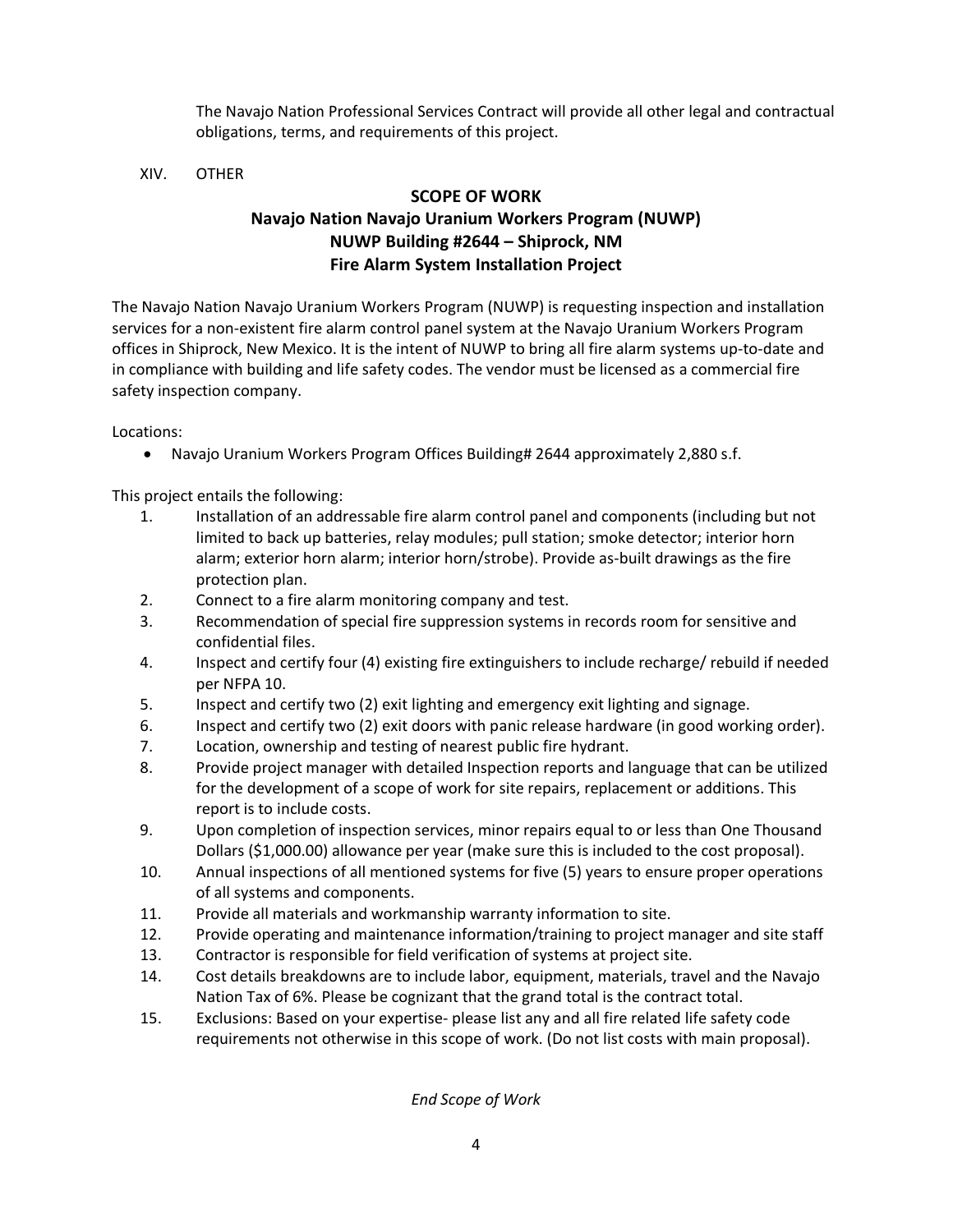